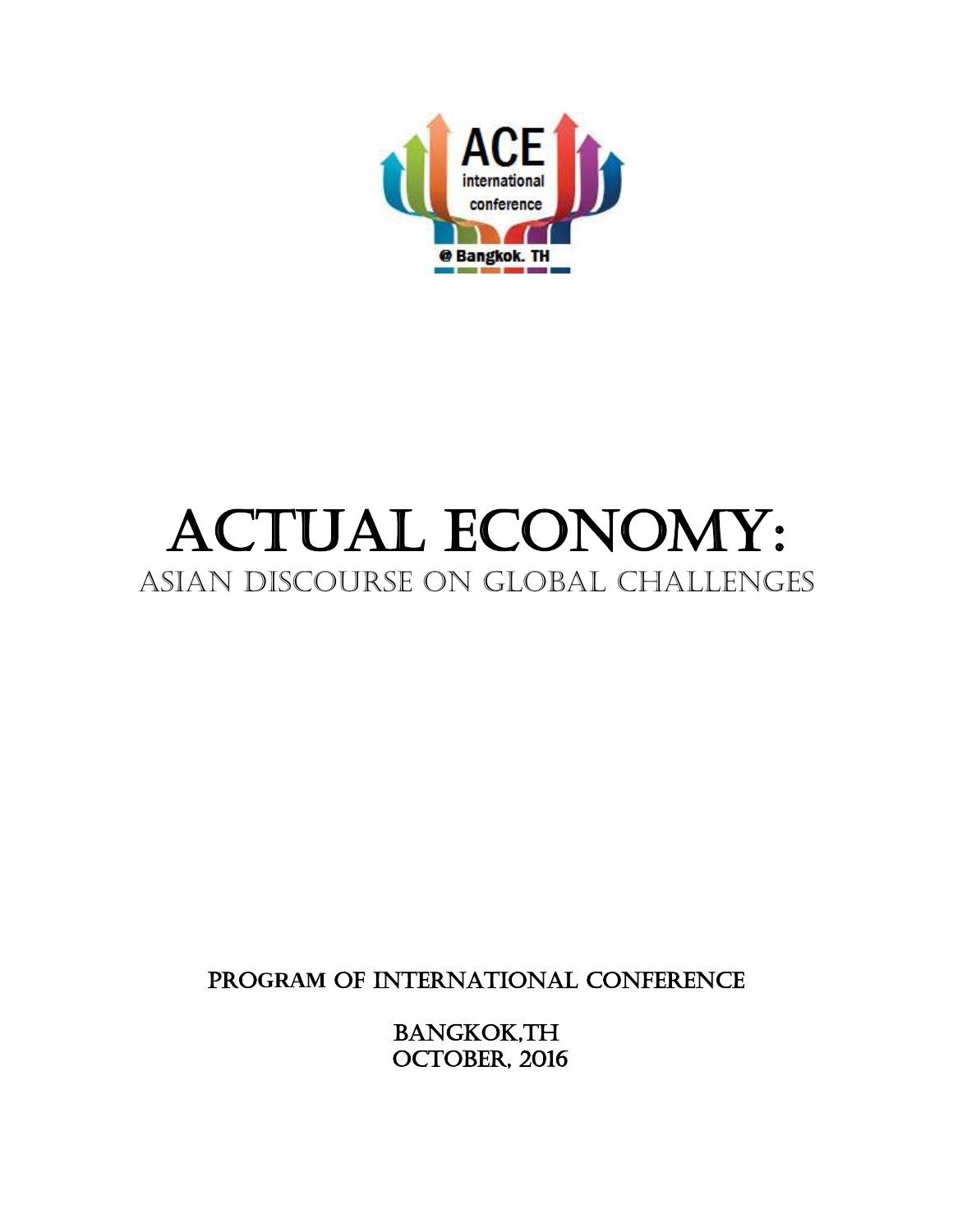#### Actual Economy: asian discourse on Global Challenges ACE.as-2016 @ Bangkok.th  $=$ AGENDA $=$

| Day 1 | Amara Hotel, Bangkok                                             |                                                                                             |  |
|-------|------------------------------------------------------------------|---------------------------------------------------------------------------------------------|--|
| 8.30  | Registration open                                                | Tanjong Pagar 1, 8 Floor                                                                    |  |
| 9.00  | Opening ceremony                                                 | Tanjong Pagar 1, 8 Floor                                                                    |  |
|       | Welcome speeches:                                                |                                                                                             |  |
|       | Dr. Krongthong Khairiree                                         |                                                                                             |  |
|       |                                                                  | Dean of International college Suan Sunandha Rajabhat University,<br>Bangkok, Thailand       |  |
|       | Dr. Koh Noi Keng                                                 |                                                                                             |  |
|       |                                                                  | National Institute of education, Singapore                                                  |  |
|       | Ms. Darina Prokhorova                                            |                                                                                             |  |
|       |                                                                  | <i>Executive editor of science journal "Actual problems of economics",</i><br>Kyiv, Ukraine |  |
|       | Thai national show                                               |                                                                                             |  |
| 9.30  | Key-note speech                                                  |                                                                                             |  |
|       | Innovate or stay local: global challenges for modern enterprises |                                                                                             |  |
|       | by Dr. Koh Noi Keng                                              |                                                                                             |  |
|       |                                                                  | National Institute of education, Singapore                                                  |  |
| 10.00 | Special work-shop                                                |                                                                                             |  |
|       | "Current trends in international editorial standards:            |                                                                                             |  |
|       |                                                                  | how to get published at one dash"                                                           |  |
|       | by Ms. Darina Prokhorova                                         |                                                                                             |  |
|       |                                                                  | Executive editor of science journal "Actual problems of economics",<br>Kyiv, Ukraine        |  |
| 10.45 | $Coffee - break$                                                 | Tanjong Pagar 1, 8 Floor                                                                    |  |
| 11.00 | Sessions 1.1, 1.2                                                | Tanjong Pagar 1, 8 Floor                                                                    |  |
|       |                                                                  | Surawong 1, 8 Floor                                                                         |  |
| 13.00 | Lunch                                                            | Restaurant. Ground floor                                                                    |  |
| 14.00 | Sessions 2.1, 2.2                                                | Tanjong Pagar 1, 8 Floor                                                                    |  |
|       |                                                                  | Surawong 1, 8 Floor                                                                         |  |
| 16.00 | Coffee-break                                                     | Tanjong Pagar 1, 8 Floor                                                                    |  |
| 16.15 | Sessions 3.1                                                     | Tanjong Pagar 1, 8 Floor                                                                    |  |
| 18.00 | Dinner. Award ceremony<br>Thai national show                     | Tanjong Pagar 2, 8 Floor                                                                    |  |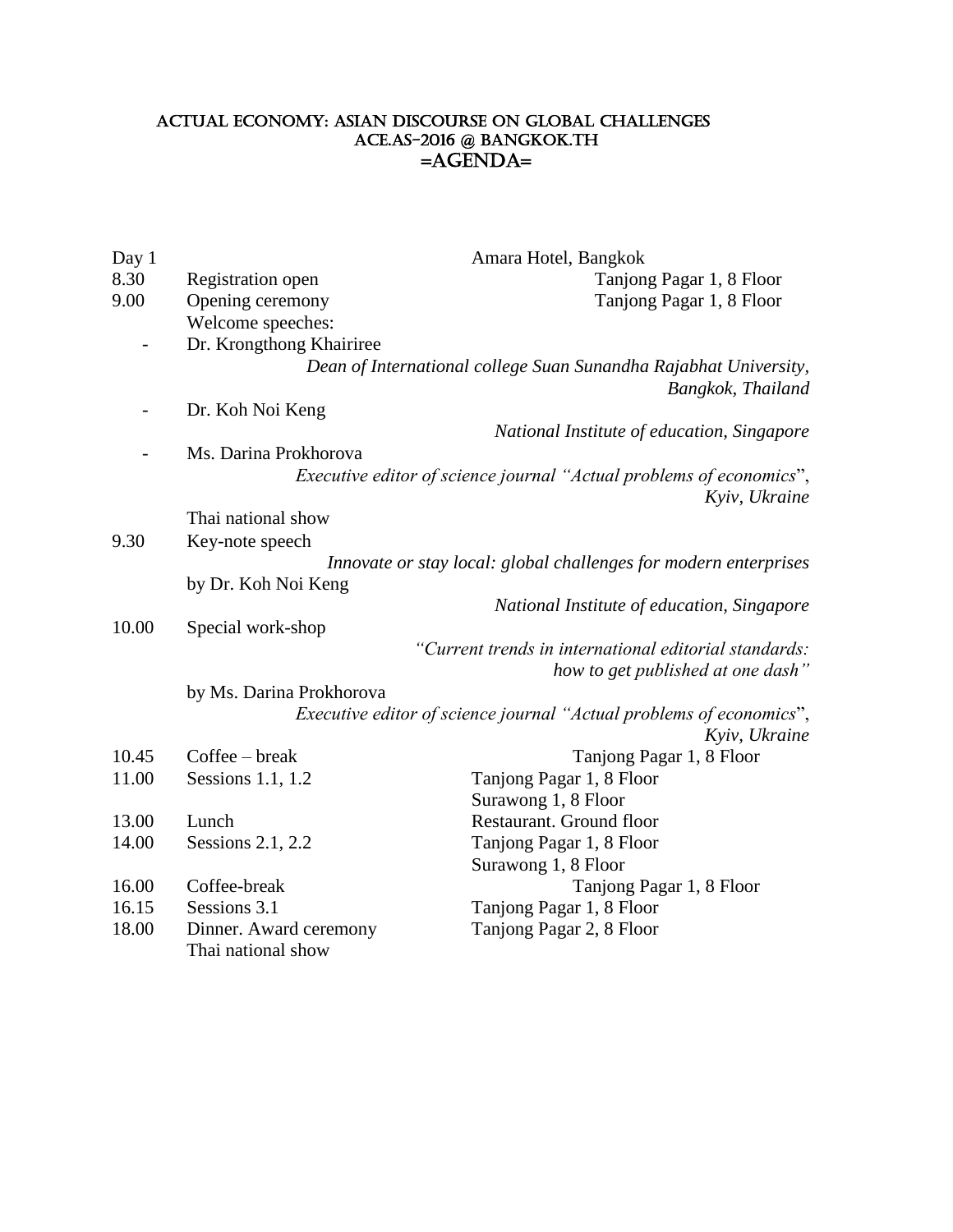| Day 2 |                     | Amara Hotel, Bangkok     |
|-------|---------------------|--------------------------|
| 9.00  | Sessions $4.1, 4.2$ | Tanjong Pagar 1, 8 Floor |
| 11.00 | Coffee-break        | Surawong 1, 8 Floor      |
|       | Closing ceremony    |                          |
|       |                     |                          |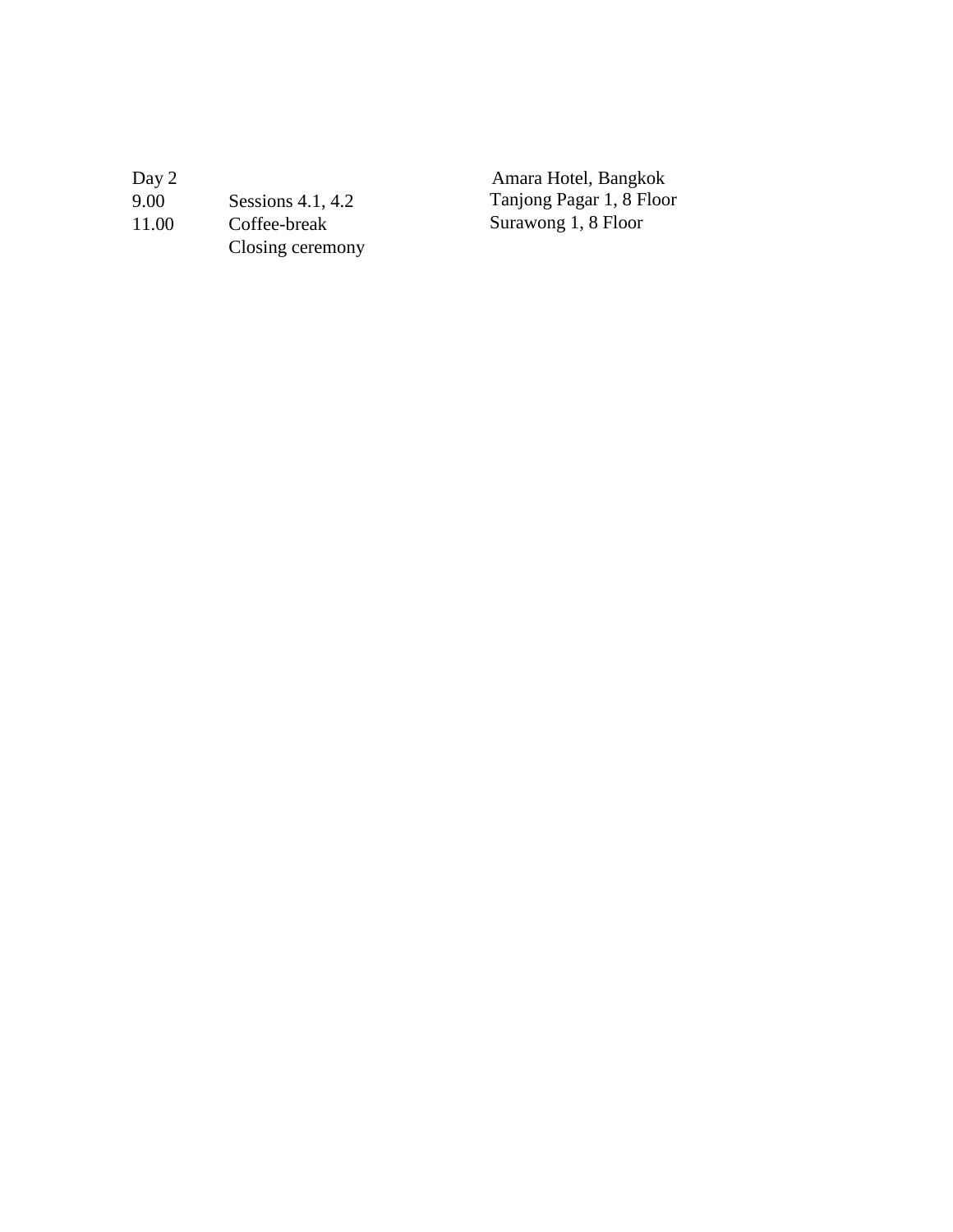#### List of SESSIONS:

# Day 1 // 11.00 – 13.00 Tanjong Pagar 1, 8 Floor **Session 1.1 - Labor markets development and social issues of economic progress**

Chairman: Dr. Koh Noi Keng

*National Institute of education, Singapore*

1 Marta Martincová (University of Economics in Bratislava, Slovakia)

*Human Capital, Technological Progress And Economic Growth* 2 Ria Mardiana (Yusuf Hasanuddin University Makassar, Indonesia)

- *Employees engagement and its consequences to performance: post acquisition condition*
- 3 Mahachai Sattayathamrongthian (Rajamangala University of Technology Rattanakosin, Thailand), Yingsak Vanpetch (Suan Sunandha Rajabhat University, Bangkok, Thailand) *Streamline The Process Of Legalizing Myanmar Migrant Workers* 
	- *To Solve The Current Problems*
- 4 Magdalena Přívarová, Andrej Přívara, (University of Economics in Bratislava, Slovakia)

*Circular Migration And Its Impact In The Current Stage Of Globalization* 5 Pavel Slutskiy (Chulalongkorn University, Bangkok, Thailand)

*Communication Theory Of The Origins Of Property Rights*

- 6 Amilin Amilin (State Islamic University Syarif Hidayatullah, Jakarta, Indonesia) *The Effect Of Islamic Work Ethics on Organizational Justice And Its Impact On The Job Satisfaction: Study On Indonesian Professional Accountants*
- 7 Tung-Ju Wu (Huaqiao University, Quanzhou, China), Hsien-Tang Tsai (National Sun Yat-sen University, Kaohsiung, Taiwan), Shang-Pao (Yeh, I-Shou University, Kaohsiung, Taiwan) *Does supervisor-subordinate Guanxi matter? Evidence of mid-manager*

*in Taiwan enterprises*

8 Mohd Nasir Saukani, Rahmah Ismail, Noorasiah Sulaiman (National University of Malaysia (UKM)

> *Labour Demand Elasticity and Manpower Requirement In Malaysia Agriculture Sector*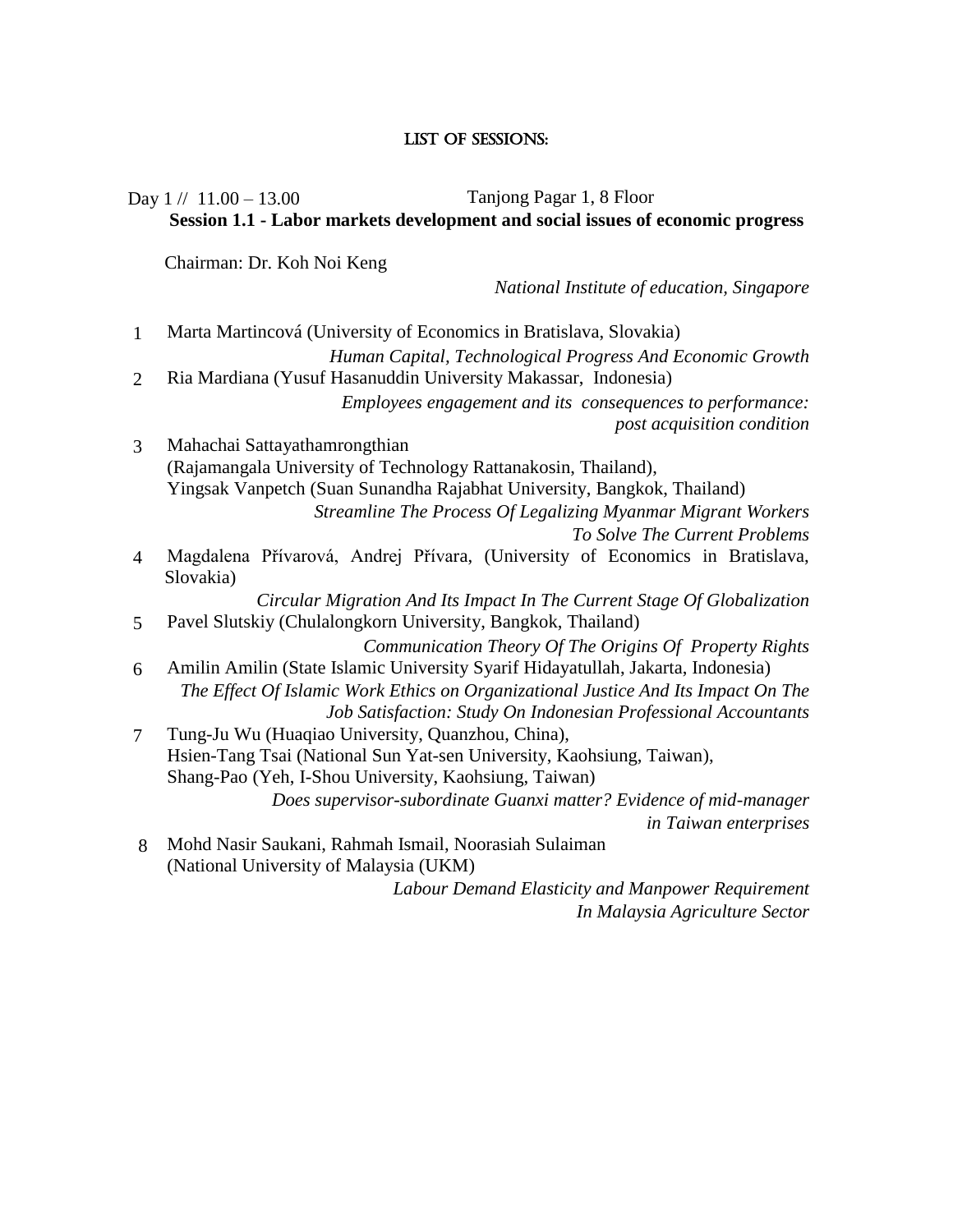Day  $1 // 11.00 - 13.00$  Surawong 1, 8 Floor

#### **Session 1.2 - Actual problems of innovative economy formation**

Chairman: Dr. Janchai Yingprayoon

*International college Suan Sunandha Rajabhat University, Bangkok, Thailand*

1 Chun-Pei Lin, Yi-Bin Li, Chuan-Peng Yu (Huaqiao University, Quanzhou, China) *An Effect of Existing Knowledge Assets to Inbound/Outbound* 

*Disruptive Innovation*

2 James Whitaker (International college Suan Sunandha Rajabhat University, Bangkok, Thailand)

*Evaluating the Effectiveness of Computer Applications in Developing English Learning for Students at International College, Suan Sunandha Rajabhat University*

- 3 Bavornluck Kuosuwan (International college Suan Sunandha Rajabhat University, Bangkok, Thailand)
	- *The Readiness of English Communication Skills of Tourism Employees in Bangkok for Entering the ASEAN Community*
- 4 Chuan-Peng Yu, Zhen-Gang Zhang (South China University of Technology, China), Chun-Pei Lin (Huaqiao University, Quanzhou, China)

*A Study of Specialized Knowledge Search on Management Innovation Adoption*

5 Johan W de Jager (Tshwane University of Technology, Pretoria, South Africa), Tahir Jan (International Islamic University Malaysia)

*The Influence of University's Management on Academic Factors and Students' Satisfaction: An Empirical Study through Structural Equation Modelling*

- 6 Adisak Suvittawat (Burapha University, Chonburi, Thailand) *Operation Warehouse and Distribution Center for Competitive Advantage: Eastern Part of Thailand Perspective*
- 7 Kawinphat Lertpongmanee, Kittivate Boonyopakorn (Suan Sunandha Rajabhat University, Bangkok, Thailand) *A Study of Thailand's OTOP Businesses Operating Competency*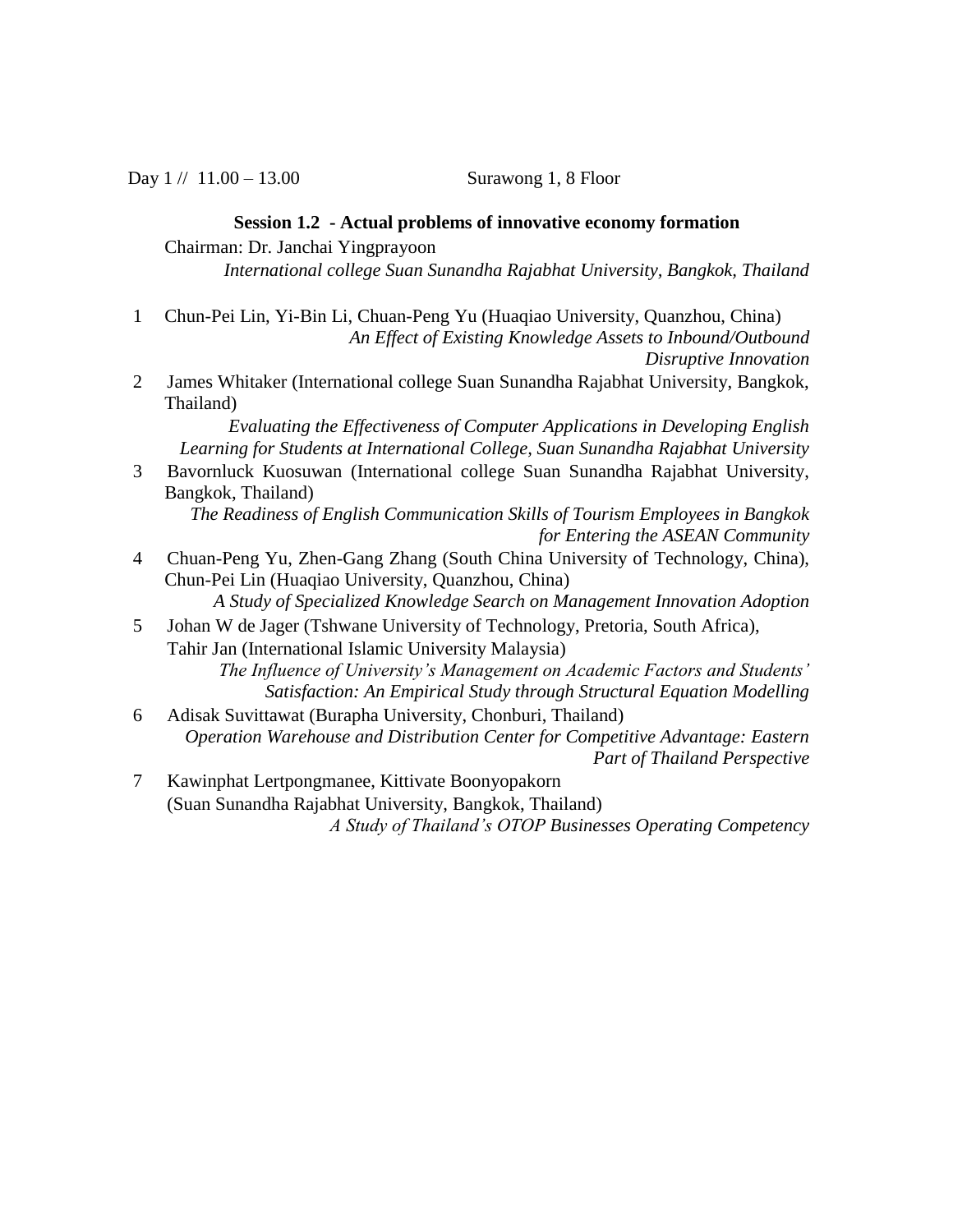Day 1 // 14.00 – 16.00 Tanjong Pagar 1, 8 Floor

#### **Session 2.1 - Actual problems of service industries' competitiveness** Chairman: Dr. Marius Potgieter

*North-West University, Mmabatho, South Africa* 

- 1 Marius Potgieter, Alpheaus Litheko (North-West University, Mmabatho, South Africa) *Mahikeng Residents' Perspective of the Value of Tourism and its Development* 2 Satawat Wannapan, Chukiat Chaiboonsri (Chiang Mai University, Thailand) *Sustainable International Tourism Demands of Thailand: Evidence from Chinese Tourists* 3 Chukiat Chaiboonsrib, Prasert Chaitipa (Chiang Mai University, Thailand) *The Dependence Structure of International Tourism Demand: Evident from Seasonal Data Effected to Fluctuations in AEC countries*  4 Ching-Kuo Wei (Oriental Institute of Technology, New Taipei City, Taiwan) *Exploration on Advantages, Disadvantages and Improvement Directions of Hospital Efficiency Competition* 5 Shang-Pao Yeh, Anestis Fotiadis (I-Shou University, Taiwan) *Exploring Relationships among amateur athletes, co-creation, motivation,*
- *involvement and destination choice for Small scale sport events* 6 Rahmah Ismail (Universiti Kebangsaan Malaysia, Bangi Selangor, Malaysia) *Projection Foreign Labor Requirement In Malaysia's Construction Sector*
- 7 Raeni Dwi Santy, Arjuna Rizaldi (Computer University, Bandung, Indonesia) *Creative industry to increase the competitive strength of small and medium enterprises (SMEs) (case study at Kampoeng Rajoet Binong Jati)* 8 Zefriyenni (Putra Indonesia University (UPI), YPTK, Padang, Indonesia) Elis Trisnawati (Universitas Pendidikan Indonesia, Bandung, Indonesia) Erika Herry (National Population and Family Planning Boar, Indonesia) Yulya Srinovita (Dompet Dhuafa, Indonesia)

Tomi Ismail, M.Sofyan (Universitas Negeri Jakarta, Jakarta, Indonesia) *Women Empowerment Program to Improve The Welfare of Coastal Communities*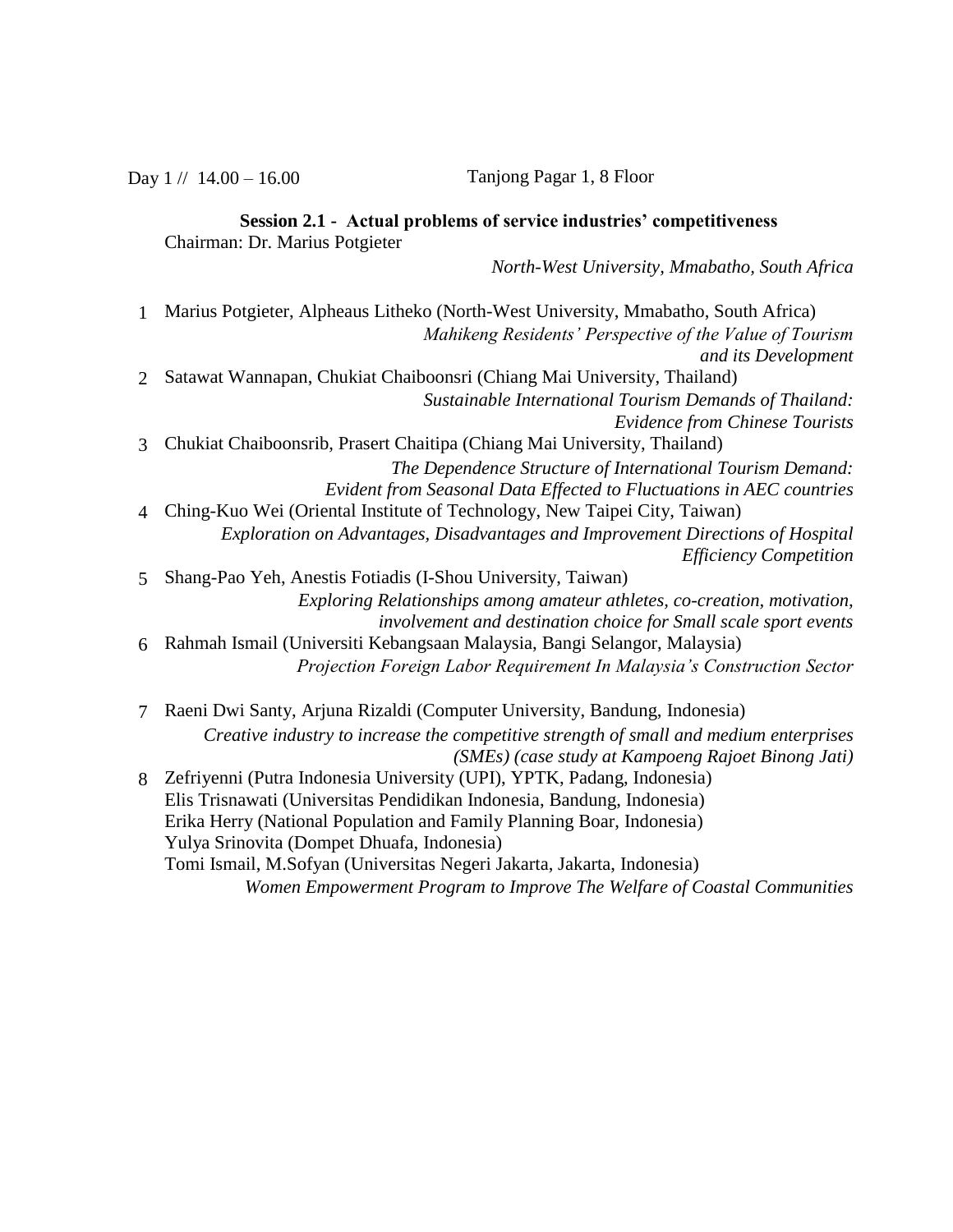Day  $1 / / 14.00 - 16.00$  Surawong 1, 8 Floor

#### **Session 2.2 - Financial issues of regional economy**

Chairman: Dr. Yulia Dubrovskaya

*Perm National Research Polytechnic University, Perm, Russia*

1 Yulia Dubrovskaya, Elena Kozonogova (Perm National Research Polytechnic University, Perm, Russia) *Cluster model of interregional cooperation as a factor of territorial differentiation leveling* 2 Amlan Mitra (Purdue University Northwest, USA) *Optimal Strategies For Group And Individual Lending In Microfinance* 3 Yulya Srinovita (Bogor Agriculture University, Indonesia) *Women Empowerment Program to Improve The Welfare of Coastal Communities* 4 Eva Jančíková (University of Economics in Bratislava, Slovakia) *Lifelong learning and the use of renewable energies in EU* 5 Leonid Raneta (University of Economics in Bratislava, Slovakia) Leonardo Orlando (Science Centre de Recherches Internationales, Paris, France) *Water resource usage and air pollution in the case of selected transitive countries* 6 Boris Dziura (University of Economics in Bratislava, Bratislava, Slovakia) *Green Future and Latin America: Challenges and Opportunities* 7 Mykhaylo Kunychka (University of Economics in Bratislava, Slovakia) Leonardo Orlando (Science Centre de Recherches Internationales, Paris, France) *Ukrainian water resources and agriculture issues* 8 Jessada Salathong, Watsayut Kongchan (Chulalongkorn University, Thailand) *Coverage of "Aging Society" in Thai media: Case study of Thairath newspapers in 2015* 9 Noorasiah Sulaiman (Universiti Kebangsaaan Malaysia), Mukaramah Harun (Universiti Utara Malaysia), Arief Anshory Yusuf (Universitas Padjadjaran, Bandung, Indonesia) *The Impact of Rationalising Fuel Subsidies on Macroeconomic Performance in Malaysia*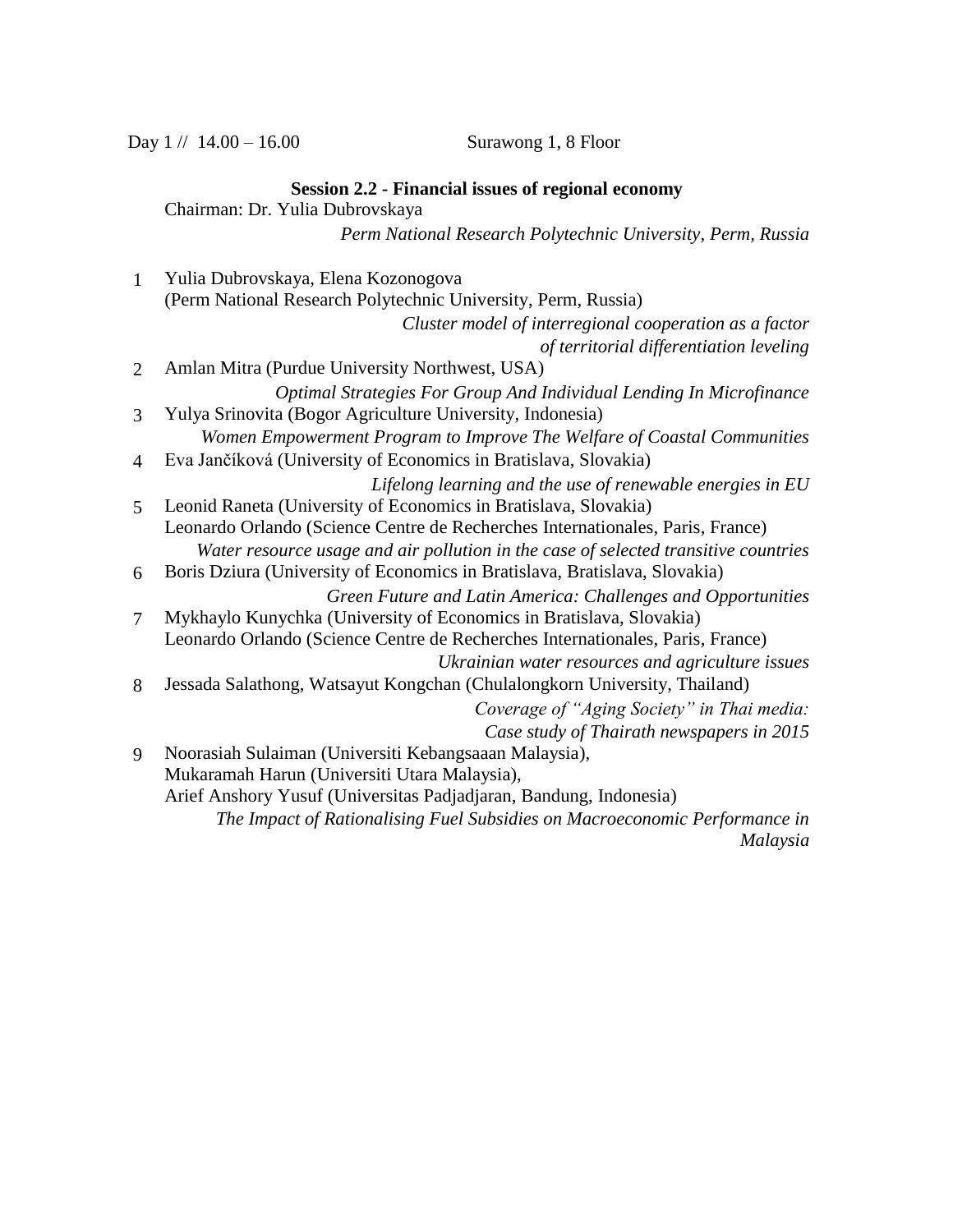## Day 1 // 16.15 – 18.00 Tanjong Pagar 1, 8 Floor **Session 3.1 - Actual issues on industrial development**

Chairman: Dr. Denis Ushakov

*International college Suan Sunandha Rajabhat University, Bangkok, Thailand*

1 Lyudmyla Ganushchak-Efiimenko (Kyiv National University of Technologies and Design, Ukraine)

*Educational-Innovative Platform Of Business-Knowledge As Fundamentally New Approach To Cluster Cooperation And An Interactive Tool For Innovative Research Network*

- 2 Jonas Ekow Yankah, Clinton Aigbavboa, Willington Didibhutu Thwala (University of Johannesburg, Johannesburg, South Africa) *Subtle Factors Influencing Marketing Management Functions in Construction Business Enterprises*
- 3 Denis Ushakov (International College, Suan Sunandha Rajabhat University, Bangkok, Thailand)

*Business liberalization and economic growth (XXI century's evidences)*

- 4 Lentina Simbolon, Purwanto (President University, Indonesia) *The Influence Of Macroeconomic Factors Towards Stock Price Real Estate And Property Companies*
- 5 Gurdeep Kaur Ghumaan, Pawan Kumar Dhiman (Sant Longowal Institute of Engineering & Technology, Longowal, Punjab (India)

*A study on customer satisfaction on food delivery mechanism of Public Distribution System in Punjab (India)*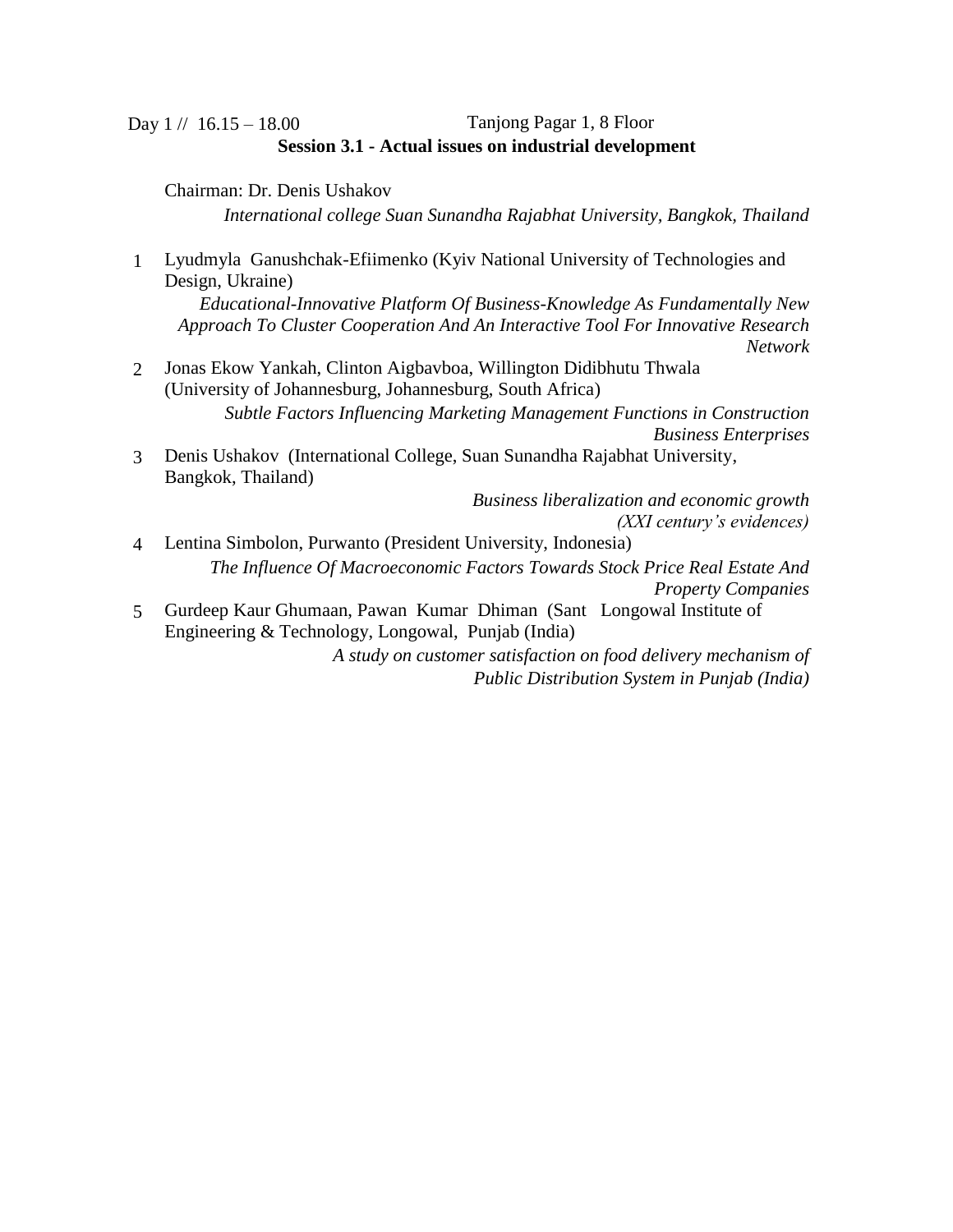## Day 2 // 09.00 – 11.00 Tanjong Pagar 1, 8 Floor **Session 4.1 - Actual Regional economic studies**

Chairman: Dr. Irina Onyusheva

*University of International Business, Kazakhstan*

1 Alina Ohotina, Olga Lavrinenko, Nikolajs Jefimovs (Daugavpils University, Latvia) *Assessment of the development's potential of the border area Latvia-Lithuania-Belarus* 2 Irina Onyusheva, Olga Koshkina (University of International Business, Kazakhstan) Olga Mayer (Chelyabinsk State University, Kostanay branch, Kazakhstan) *The Impact Of Eurasian Economic Union On Capital Flows In Kazakhstan* 3 Tatiana Skufina, Sergey Baranov (Institute of Economic Problems of the Kola Science Centre of the Russian Academy of Sciences, Apatity, Russia) Vera Samarina (Starуy Oskol Technological Institute, branch of National Research Technological University "MISIS", Starуy Oskol, Russia) *Estimation Of Influence Earthquakes Have On Global Economy* 4 Renat Gabdullin, Irina Onyusheva (University of International Business, Almaty, Kazakhstan) *Economic development and problems of economic growth modeling: methodological aspect* 5 Rallie Nataliia (Kyiv National University of Technologies and Design, Ukraine) *Basic aspects of cognitive analysis of socioeconomic systems* 6 Stephen John Beaumont (Centro de Tecnología para el Desarrollo (CENTED) Buenos Aires, Argentina)

*Public funding of Civil Society Organizations in Latin America: How do we evaluate profitability?*